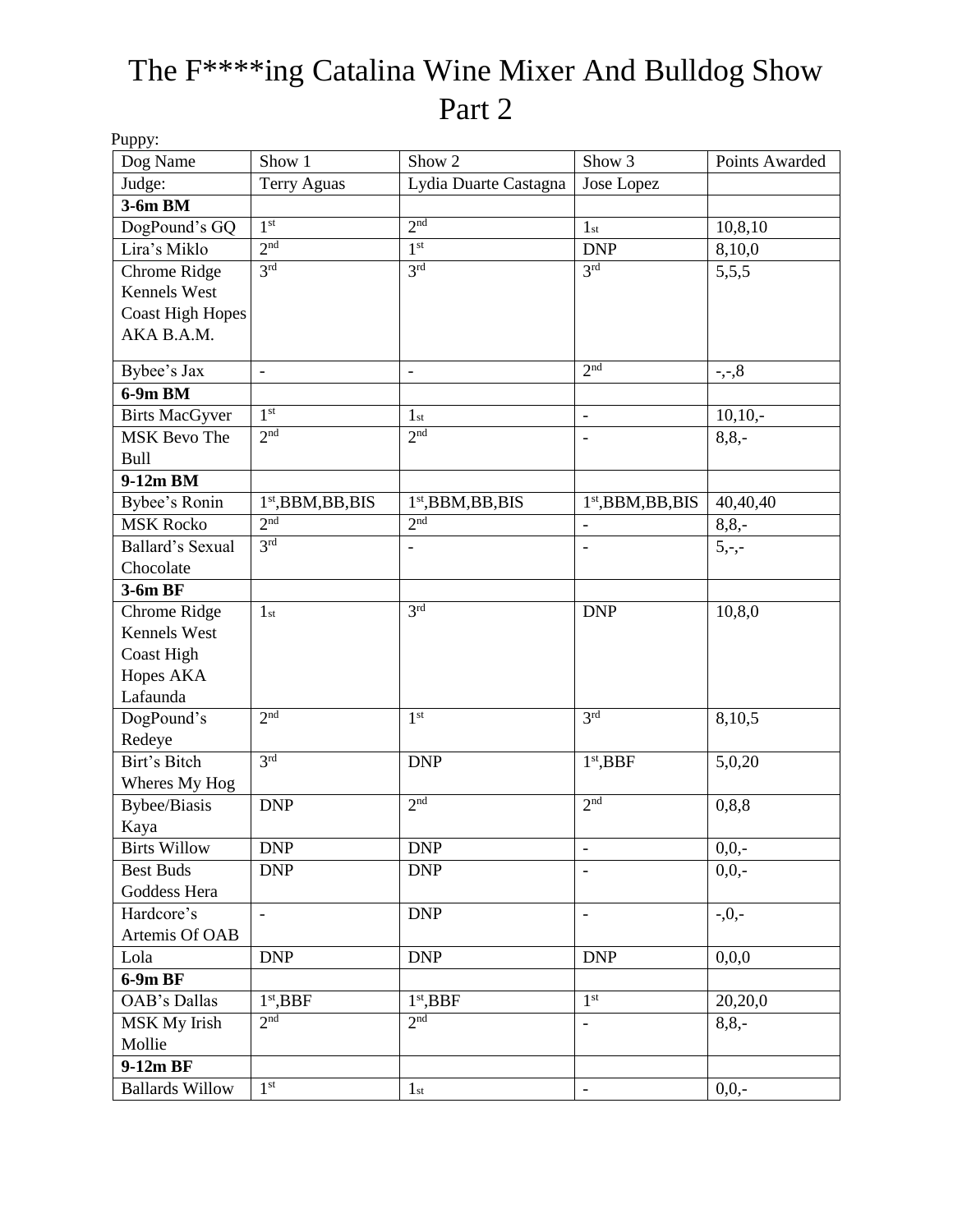### The F\*\*\*\*ing Catalina Wine Mixer And Bulldog Show Part 2

| 3-6m SM               |                 |                 |                          |           |
|-----------------------|-----------------|-----------------|--------------------------|-----------|
| Birt's Wes            | $1st$ , BSM     | $1_{\rm st}$    | $\overline{\phantom{a}}$ | $20,10,-$ |
| <b>NEK Bullvie</b>    | 2 <sup>nd</sup> | 2 <sup>nd</sup> | $1st$ , BSM, BS          | 8,8,10    |
| 9-12m SM              |                 |                 |                          |           |
| Birt's Mick           | 1 <sup>st</sup> | $1st$ , BSM, BS | $\overline{\phantom{a}}$ | $0,20,-$  |
| Dundee                |                 |                 |                          |           |
| $3-6m$ SF             |                 |                 |                          |           |
| <b>NLAB</b> Panda Of  | $1st$ , BSF, BS | $1st$ , BSF     | $\overline{\phantom{a}}$ | $30,20,-$ |
| <b>Birt</b>           |                 |                 |                          |           |
| <b>Best Buds</b>      | 2 <sup>nd</sup> | 2 <sup>nd</sup> | $1st$ , BSF              | 8,8,0     |
| <b>Bullets Galore</b> |                 |                 |                          |           |
| 9-12m SF              |                 |                 |                          |           |
| Birt's Violet         | $1_{\rm st}$    | 1 <sup>st</sup> | $\overline{\phantom{a}}$ | $0,0,-$   |

Adult:

| Dog Name         | Show 1                   | Show <sub>2</sub>        | Show 3                   | Points Awarded  |
|------------------|--------------------------|--------------------------|--------------------------|-----------------|
| Judge:           | Terry Aguas              | Lydia Duarte Castagna    | Jose Lopez               |                 |
| $1-2$ BM         |                          |                          |                          |                 |
| <b>MSK King</b>  | 1 <sup>st</sup>          | 2 <sup>nd</sup>          |                          | $10,8,-$        |
| Hussain          |                          |                          |                          |                 |
| Greenshire's     | 2 <sup>nd</sup>          | 1 <sup>st</sup>          | 1 <sup>st</sup>          | 8,10,0          |
| NWA Of           |                          |                          |                          |                 |
| Showtime         |                          |                          |                          |                 |
| Southbay Dude of | 3 <sup>rd</sup>          | 3 <sup>rd</sup>          | $\overline{\phantom{m}}$ | $5, 5, -$       |
| DogPound's       |                          |                          |                          |                 |
| $2-3$ BM         |                          |                          |                          |                 |
| Wolveslayers     | $1st,$ BBM,BB,BIS        | $\overline{\phantom{a}}$ | 2 <sup>nd</sup>          | 40,-,8 1xMajor  |
| Sherpa's         |                          |                          |                          |                 |
| Nightmare "Yeti" |                          |                          |                          |                 |
|                  |                          |                          |                          |                 |
| OAB's Doc        | 2 <sup>nd</sup>          | 3 <sup>rd</sup>          | <b>DNP</b>               | 8,5,0           |
| Lanzi's Dio      | 3 <sup>rd</sup>          | <b>DNP</b>               | 3rd                      | 5,0,5           |
| OAB's Duke       | $\overline{\phantom{a}}$ | $1st$ , BBM, BB, BIS     | $1st$ , BBM, BB, BIS     | 0,40,40 2xMajor |
|                  |                          |                          |                          |                 |
| Hick's Gordo Of  | <b>DNP</b>               | 2 <sup>nd</sup>          | <b>DNP</b>               | 0, 8, 0         |
| <b>Bybee</b>     |                          |                          |                          |                 |
| $3+BM$           |                          |                          |                          |                 |
| Zebu Of MSK      | 1 <sup>st</sup>          | 1 <sup>st</sup>          |                          | $0,0,-$         |
| OAB's Boo        | $\overline{a}$           | $\overline{\phantom{0}}$ | 1 <sup>st</sup>          | $-,-,10$        |
| Fingerle's Zorro | $\overline{\phantom{a}}$ | $\qquad \qquad -$        | 2 <sup>nd</sup>          | $-,-,8$         |
| $1-2BF$          |                          |                          |                          |                 |
| Birt's Sweet     | $1st$ , BBF              | $1st$ , BBF              |                          | $20,20,-$       |
| Caroline         |                          |                          |                          | 2xMajor         |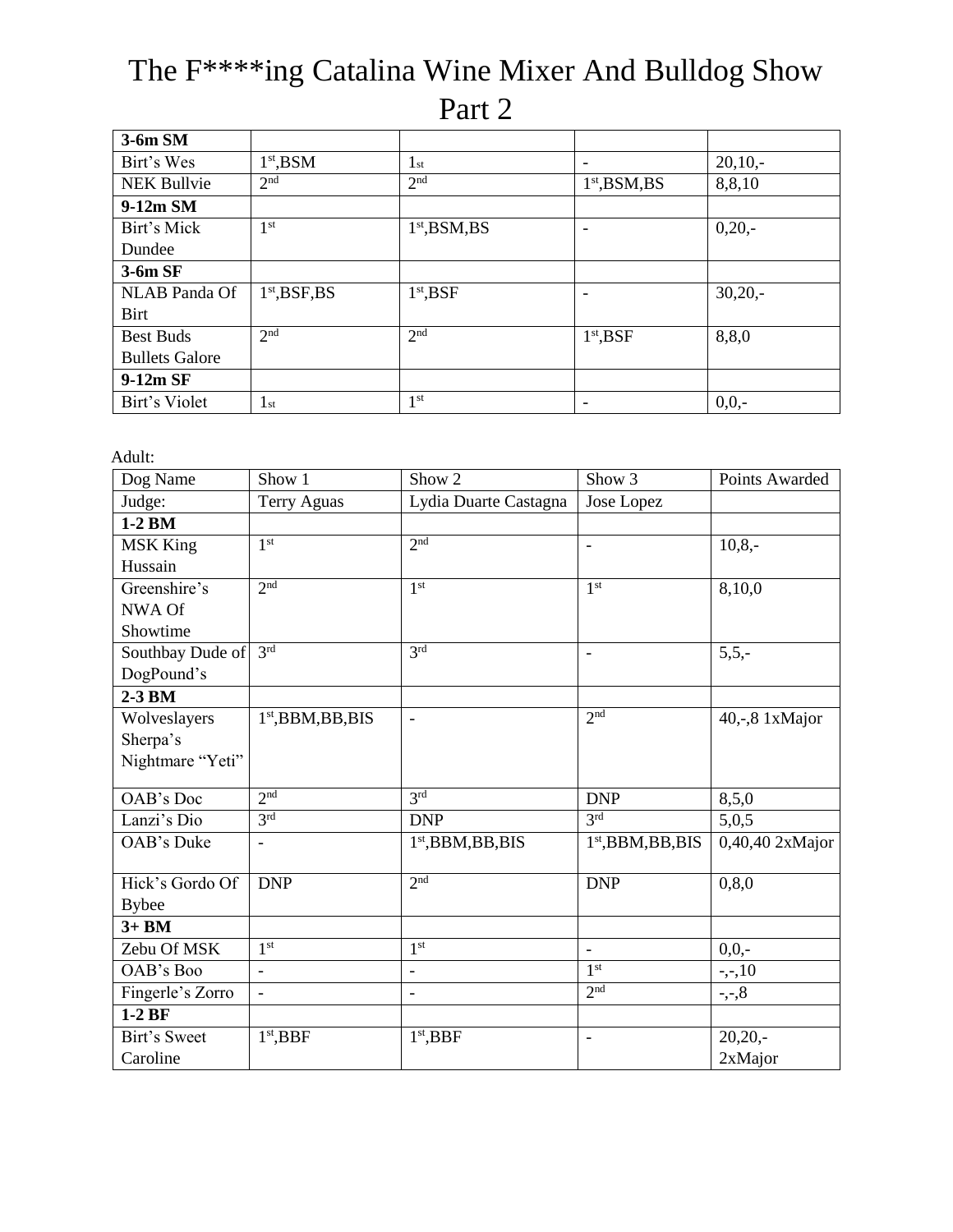| Birt's Fifty           | 2 <sup>nd</sup>          | 3 <sup>rd</sup>          | $\overline{a}$                           | $8,5,-$         |
|------------------------|--------------------------|--------------------------|------------------------------------------|-----------------|
| Shades Of              |                          |                          |                                          |                 |
| Oranje                 |                          |                          |                                          |                 |
| Lanzi's Freya          | 3 <sup>rd</sup>          | <b>DNP</b>               | 2 <sup>nd</sup>                          | 8,0,5           |
| <b>Miss Cookie</b>     | <b>DNP</b>               | 2 <sup>nd</sup>          | <b>DNP</b>                               | 0, 8, 0         |
| Six's 7 Mustang        | <b>DNP</b>               | <b>DNP</b>               | 1 <sup>st</sup> , BBF                    | 0,0,20 1xMajor  |
| Sally                  |                          |                          |                                          |                 |
| DogPound's             | <b>DNP</b>               | <b>DNP</b>               | 3 <sup>rd</sup>                          | 0,0,5           |
| Blac Chyna Of          |                          |                          |                                          |                 |
| <b>OAB</b>             |                          |                          |                                          |                 |
| <b>Bybees Biscuits</b> | <b>DNP</b>               |                          |                                          | $0,-,-$         |
| And Gravy              |                          |                          |                                          |                 |
| Bybee's Xena           | $\bar{\phantom{a}}$      | <b>DNP</b>               | $\overline{a}$                           | $-0$ , $-$      |
| $3+BF$                 |                          |                          |                                          |                 |
| Bybee's Cinna          | 1 <sup>st</sup>          | 1 <sub>st</sub>          | 2 <sup>nd</sup>                          | 10,10,8         |
| Happy Hooligan         | 2 <sup>nd</sup>          | <b>DNP</b>               | 1 <sup>st</sup>                          | 8,0,10          |
| Stella                 |                          |                          |                                          |                 |
| McCartney              |                          |                          |                                          |                 |
| 2-3 SM                 |                          |                          |                                          |                 |
| Jake Of                | $1st$ , BSM, BS          | 2 <sup>nd</sup>          | $1st$ , BSM                              | 20,8,10         |
| <b>Maximum Power</b>   |                          |                          |                                          | 1xMajor         |
| Kennels                |                          |                          |                                          |                 |
| J's Bowser             | 2 <sup>nd</sup>          | $1st$ , BSM              | 2 <sub>nd</sub>                          | 8,10,8          |
| $1-2$ SF               |                          |                          |                                          |                 |
| Scout                  | 1 <sub>st</sub>          | $\overline{\phantom{a}}$ | $\frac{1}{2}$                            | $0,-,-$         |
| <b>Bybees Biscuits</b> |                          | 1 <sup>st</sup>          |                                          | $-0$ ,-         |
| And Gravy              |                          |                          |                                          |                 |
| <b>Bybees Xena</b>     | $\overline{\phantom{a}}$ | $\overline{\phantom{a}}$ | 1 <sup>st</sup> , <b>BSF</b> , <b>BS</b> | $-,-10$ 1xMajor |
|                        |                          |                          |                                          |                 |
| $2-3$ SF               |                          |                          |                                          |                 |
| <b>Birts Image Of</b>  | 1 <sup>st</sup>          | $\overline{\phantom{a}}$ | $\overline{\phantom{0}}$                 | $0,-,-$         |
| Swan                   |                          |                          |                                          |                 |
| $3+SF$                 |                          |                          |                                          |                 |
| Birt's Miss Ellie      | $1st$ , BSF              | $1st$ , BSF, BS          |                                          | $10,20,-$       |
| Of Destefano           |                          |                          |                                          | 1xMajor         |

# The F\*\*\*\*ing Catalina Wine Mixer And Bulldog Show

Part 2

| <b>Champion Class</b> | Show 1      | Show 2                | Show 3     |          |
|-----------------------|-------------|-----------------------|------------|----------|
| Judge:                | Terry Aguas | Lydia Duarte Castagna | Jose Lopez |          |
| CH. Bybee's Fatty     | Winner      | Winner                | Winner     | GR.      |
| Bang Bang             |             |                       |            | Champion |
| CH. Bybee's           | <b>DNP</b>  | <b>DNP</b>            | <b>DNP</b> |          |
| Tosh.0                |             |                       |            |          |
| CH. Cowan's           | <b>DNP</b>  | <b>DNP</b>            | <b>DNP</b> |          |
| Goober                |             |                       |            |          |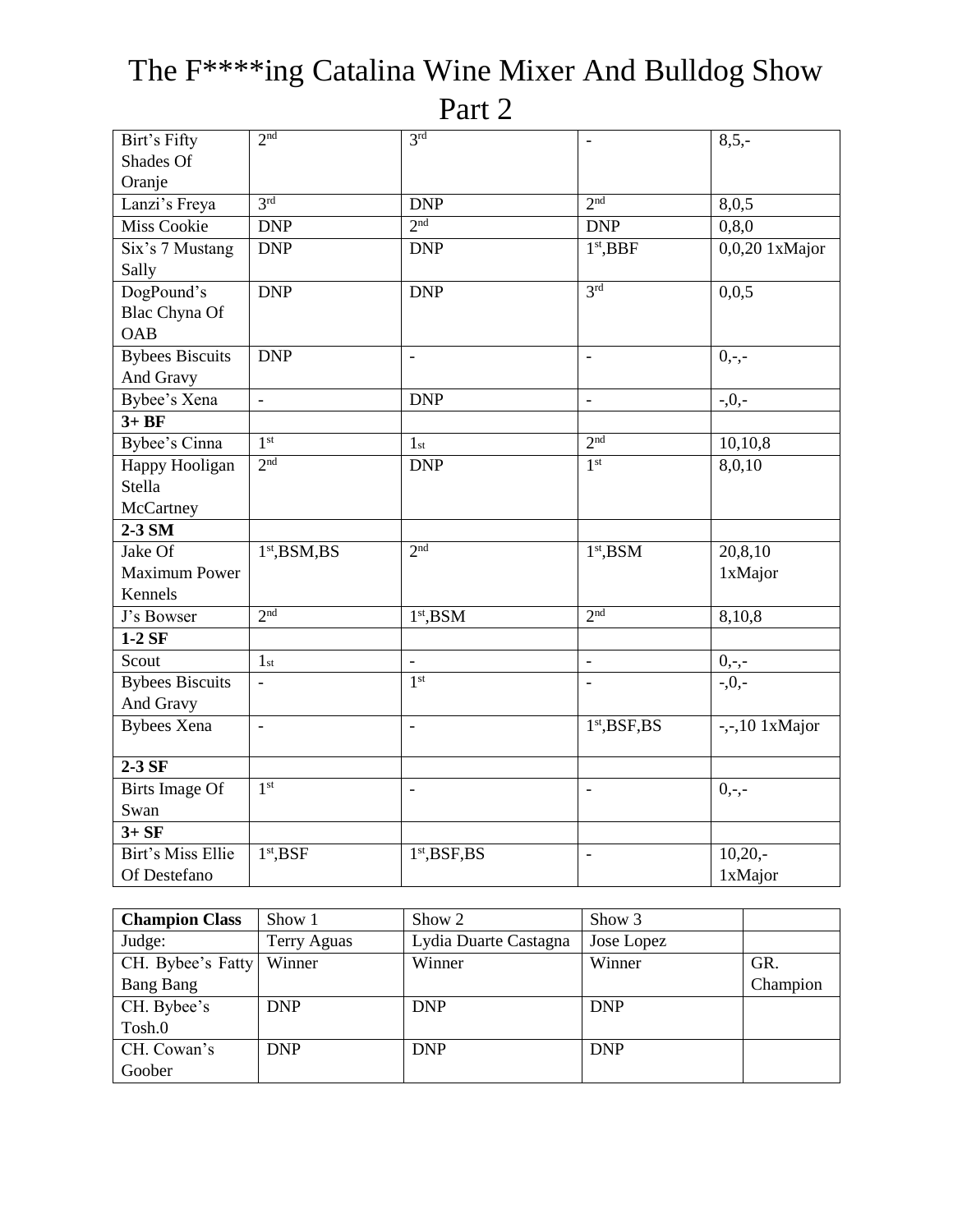## The F\*\*\*\*ing Catalina Wine Mixer And Bulldog Show Part 2

| French               |                           |                           |                           |                |
|----------------------|---------------------------|---------------------------|---------------------------|----------------|
| <b>Bulldog</b>       |                           |                           |                           |                |
| Dog Name             | Show 1                    | Show <sub>2</sub>         | Show 3                    | Points Awarded |
| Judge:               | <b>Terry Aguas</b>        | Lydia Duarte Castagna     | David Lewis               |                |
| $3-6m$ M             |                           |                           |                           |                |
| Chavez' Calvin       | 1 <sup>st</sup> , BM, BIS | 1 <sup>st</sup> , BM, BIS | $\overline{\phantom{a}}$  | 20,30          |
| Rez Pound            | $\overline{\phantom{a}}$  | 2 <sup>nd</sup>           | $\overline{\phantom{0}}$  | $-0.8, -$      |
| <b>Shark Tank</b>    |                           |                           |                           |                |
| $6-9m$ M             |                           |                           |                           |                |
| Bybee's              | 1 <sup>st</sup>           | 1 <sup>st</sup>           | 1 <sup>st</sup> , BM, BIS | 10,10,10       |
| Maniaco              |                           |                           |                           |                |
| Shades Of            | 2 <sub>nd</sub>           | 2 <sup>nd</sup>           | $\overline{\phantom{a}}$  | $8,8,-$        |
| Frenchies            |                           |                           |                           |                |
| Louie                |                           |                           |                           |                |
| $3-6m$ F             |                           |                           |                           |                |
| Chavez' Who's        | $1st$ , BF                | $1st$ , BF                | $\overline{\phantom{a}}$  | $10,10,-$      |
| That Girl            |                           |                           |                           |                |
| $9-12m F$            |                           |                           |                           |                |
| Bybee's              | 1 <sup>st</sup>           | $\frac{1}{2}$             | 1 <sup>st</sup>           | $0,-0$         |
| Sheshega             |                           |                           |                           |                |
| $1-2M$               |                           |                           |                           |                |
| IE. Bullies Kai      | $1st$ , BM                | 1 <sup>st</sup>           | $\overline{\phantom{0}}$  | $0,0,-$        |
| Blue                 |                           |                           |                           |                |
| $3+M$                |                           |                           |                           |                |
| <b>Kicking Bears</b> | <b>DNP</b>                | $\overline{\phantom{a}}$  | $\overline{\phantom{0}}$  | $0, -,-$       |
| Hunka Hunka          |                           |                           |                           |                |
| <b>Burn N Luv</b>    |                           |                           |                           |                |
| LBC's Most           | $\overline{\phantom{a}}$  | $1st$ , BM                | $\overline{a}$            | $-10, -$       |
| Wanted               |                           |                           |                           | 1xMajor        |
| $1-2F$               |                           |                           |                           |                |
| Amethysts            | 1 <sub>st</sub>           | 1 <sub>st</sub>           | 1 <sup>st</sup>           | 10,10,10       |
| Ride Or Die          |                           |                           |                           |                |
| W/Kicking            |                           |                           |                           |                |
| Bear                 |                           |                           |                           |                |
| Amethysts The        | 2 <sup>nd</sup>           | 2 <sup>nd</sup>           | 2 <sup>nd</sup>           | 8,8,8          |
| Ride Of A            |                           |                           |                           |                |
| Lifetime             |                           |                           |                           |                |
| IE. Bullies          | 3 <sup>rd</sup>           | <b>DNP</b>                | $\overline{\phantom{a}}$  | $5,0,-$        |
| She's Gone           |                           |                           |                           |                |
| "Rogue"              |                           |                           |                           |                |
| Raging Moon          | $\blacksquare$            | 3 <sup>rd</sup>           | $\overline{\phantom{a}}$  | $-5, -$        |
| Runnin With A        |                           |                           |                           |                |
| New Crowd            |                           |                           |                           |                |
| $2-3F$               |                           |                           |                           |                |